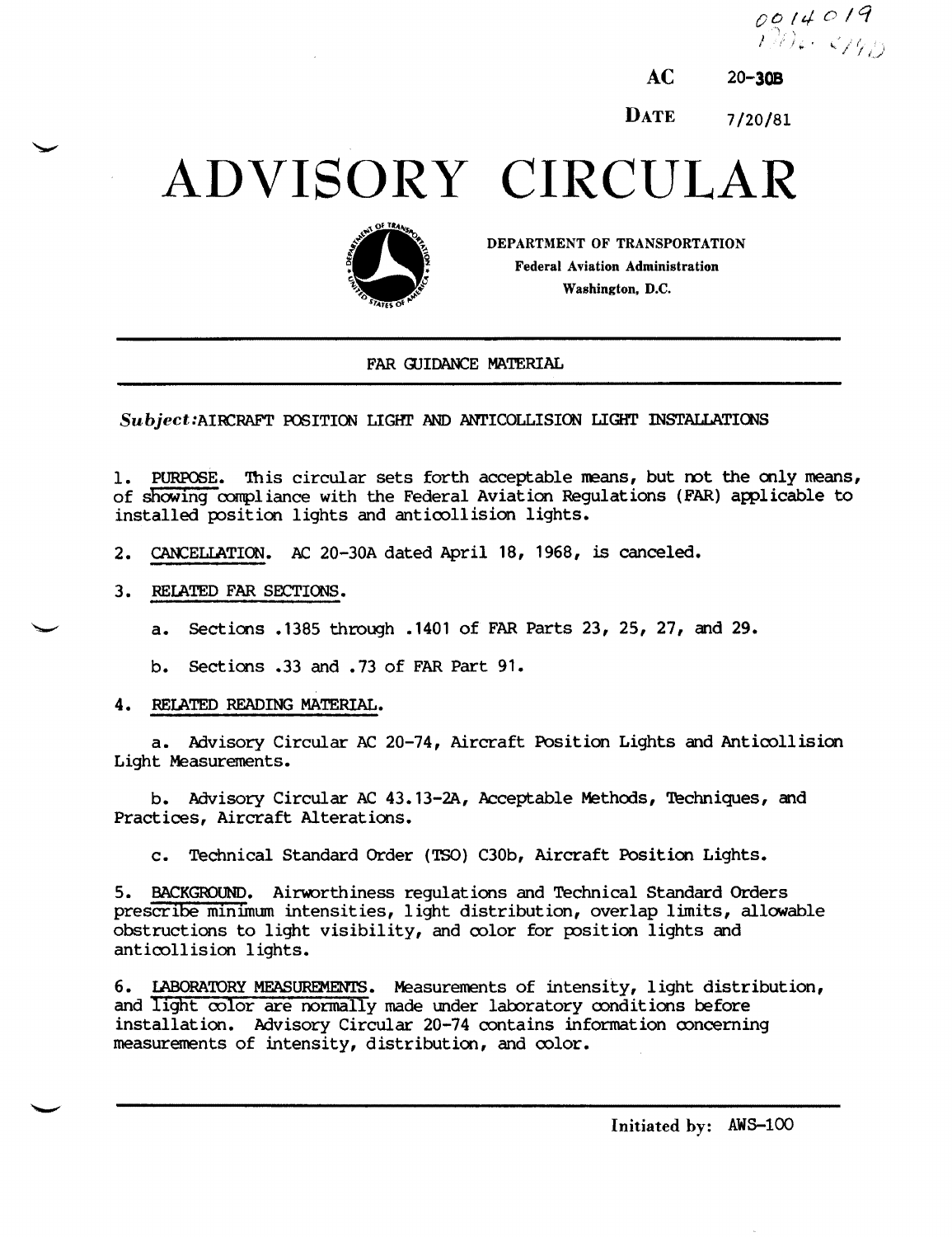#### 7. POSITION LIGHT SYSTEM INSTALLATION.

a. Location. In determining whether forward position lights have been "spaced laterally as far apart as practicable," and whether the rear position light has been ''mounted as far aft as practicable," as required by the FAR' s, each installation may be evaluated for special considerations. Examples of special consideration are:

(1) Would the number of malfunctions be significantly increased due to increased vibration or other environmental conditions if the lights were spaced farther apart, or munted farther aft?

(2) Would accessibility for maintenance be significantly reduced if the lights were spaced farther apart or farther aft?

b. Rear Position Light Obstructions. A small light obstruction is permitted within dihedral angle A (aft) described in  $\S$ .1387(d) of Parts 23, 25, 27, and 29. That obstruction is limited in size to O.04 steradian and in position to the 30° cone described in  $\S$ .1387(e) of Parts 23, 25, 27, and 29 and shown in Figure 1. Measurements to show compliance with the regulations can be made on actual aircraft or on appropriate scale drawings. The following procedure is one means of showing compliance with the regulations:

(1) On the side view drawing, draw a line through the light center perpendicular to the aircraft longitudinal axis. Draw a second line upward through the light center to the most aft point on the vertical stabilizer. The angle z between the two lines is limited by the airworthiness rules to 30°. Figure 1 shows an example of angle **Z.** 

(2) On the rear view drawing, draw angle W which is formed by two lines drawn upward from the light center to the maximum right and left obstructions within angle z, When a protrusion causes a very small zone of obstruction it may be discounted unless total obstructions are near the regulatory limit. When a rear view drawing is rot available, a combination of other drawings or measurements on the actual aircraft can be used to detemine angle w.

(3) Multiply angle z degrees by angle Wdegrees to obtain the amount of obstruction in square degrees. The rrethod is conservative, as obstructions as wide as angle W may not exist throughout angle Z. Convert the measurement to steradians by dividing the square degree value by 3284. The number 3284 is a conversion factor to obtain steradians from square degrees.

#### 8. ANTICOLLISION LIGHTS

a. Airworthiness Requirements. Appendix 1, Tables 3 through 6., summarize the airworthiness requirements for anticollision lights and lists them according to the applicable amendments to the  $CAR's/FAR's$ . The airworthiness requirements for a specific aircraft can usually be determined by entering the applicable table with the latest amendment shown for the certification basis in the aircraft's type certificate data sheet.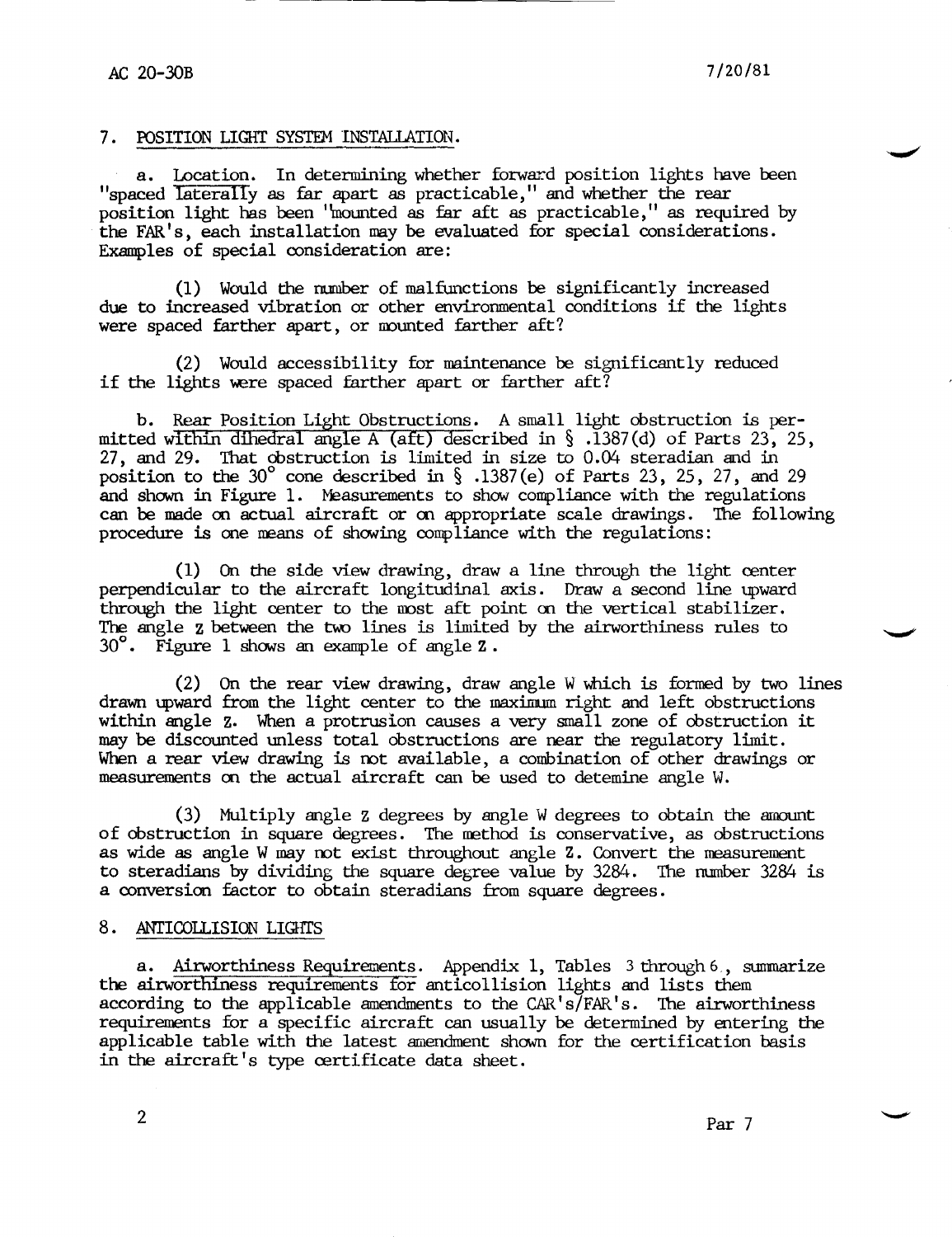$\hat{\boldsymbol{\epsilon}}$ 

#### FIGURE 1. REAR POSITION LIGHT OBSTRUCTIONS



 $\mathbf{3}$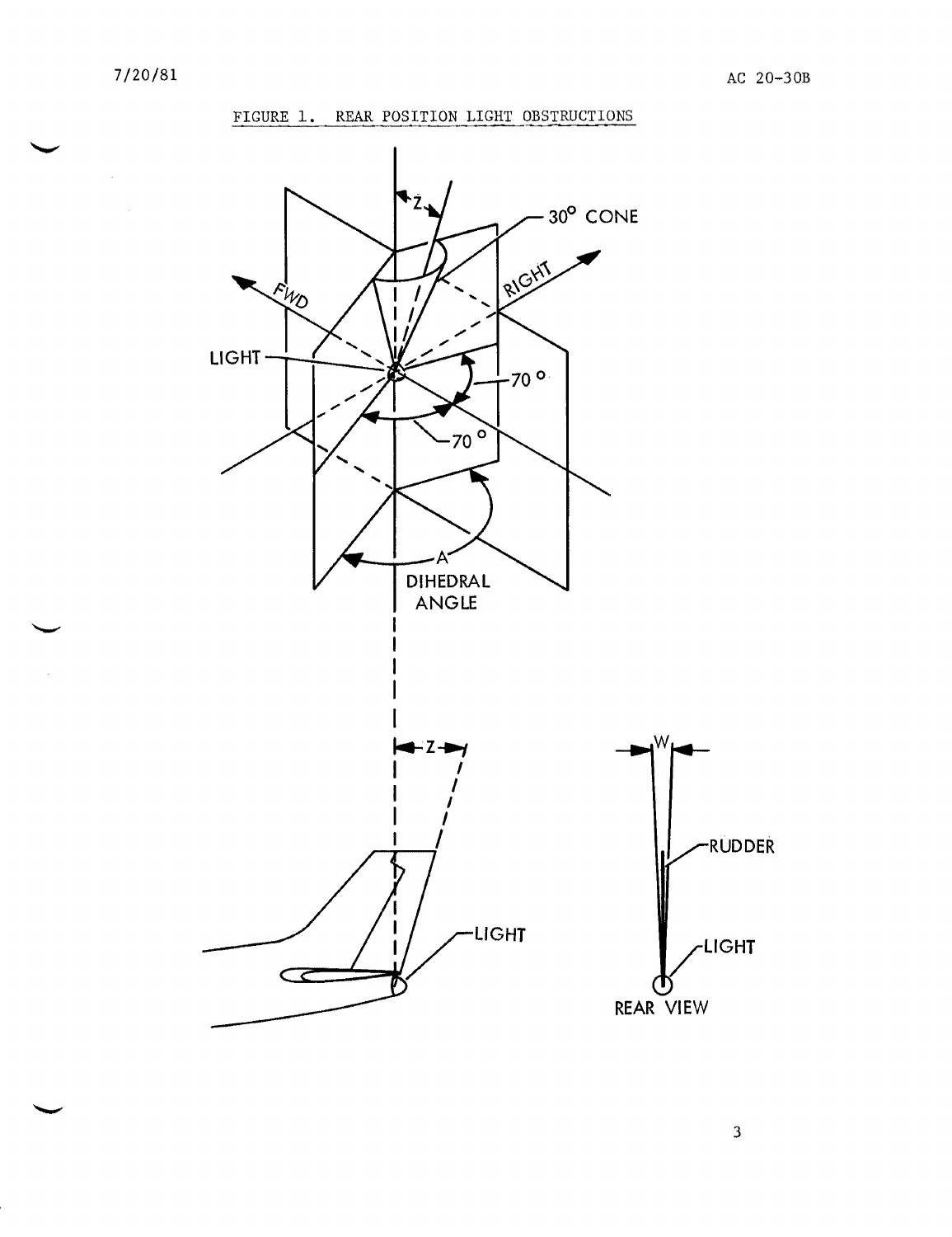b. Operational Requirements. SOme airworthiness requirements have been made retroactive by Amendment 91-90, which amended §  $91.33(c)(3)$  of the FAR. The tenn "initially installed" used in this section refers to new installations based on newly-approved design data or any installation which includes a major change as defined in FAR 21.93(a) to the previously approved design data. In effect, new designs \\bich have had m previous FAA approval are considered initially installed systems. Anticollision light installations approved by Major Repair and Alteration (Airframe, Powerplant, Propeller, or Appliance), FAA Form 337, supplemental type certificate or amended type certificate prior to August 11, 1971, may be duplicated on like make and model aircraft without being considered initially installed.

c. Cbstruction Measurements. When anticollision light oostructions are allowed within the required field of coverage, measurements on shadows, scale drawings or actual aircraft can be used to substantiate that solid angles of obstruction do mt exceed regulatory limits. When masking is used to prevent the impairment of crew vision, the mask becomes an additional light obstruction. The amount of obstruction caused by the mask depends not only on the physical size of the mask, but also on the type and size of the light source. With rotating beacons, the mask obstruction may be slightly larger than indicated by the physical size of the mask. This condition results from the lack of a sharp cutoff of light at the mask edges. As the reflector rotates, there is a gradual reduction of light near the mask edges due to the relatively large size of the light source. Accurate measurement of mask obstruction can best be accomplished during the laooratory measurement of intensity and field of coverage. otherwise, total oostructions measured very near the regulatory limit may actually exceed that limit.

d. 'Ihe following procedures refer to the example shown in Figure 2. Scale drawings and measurements from the light unit are used in substantiating compliance with the anticollision light requirements. 'Ihe procedure with variations can be applied to other aircraft. Variations include other shapes and vertical coverage requirements. The procedure converts scale drawing obstructions to a plot of horizontal versus vertical degrees where area units become square degrees. By counting the squares within obstructions and converting the sum to steradians, compliance can be shown. Scale drawings should be large enough to assure reasonable accuracy in the measurements. For the example, the vertical coverage requirement is  $+30^{\circ}$ .

(1) Fuselage and Wings.

 $(i)$  Point selection. On the top view, establish enough points to adequately follow the shape of obstructions. In the example of Figure 2, seven points are established and numbered to represent the left half of the fuselage and the left wing. Because of symmetry, measurements are limited to one side, and the measured obstructed area is doubled to account for the other side of the aircraft. Additional obstructions, not represented by the seven numbered points, include mask, wing struts, landing gear, and rudder. These additional obstructions are considered separately.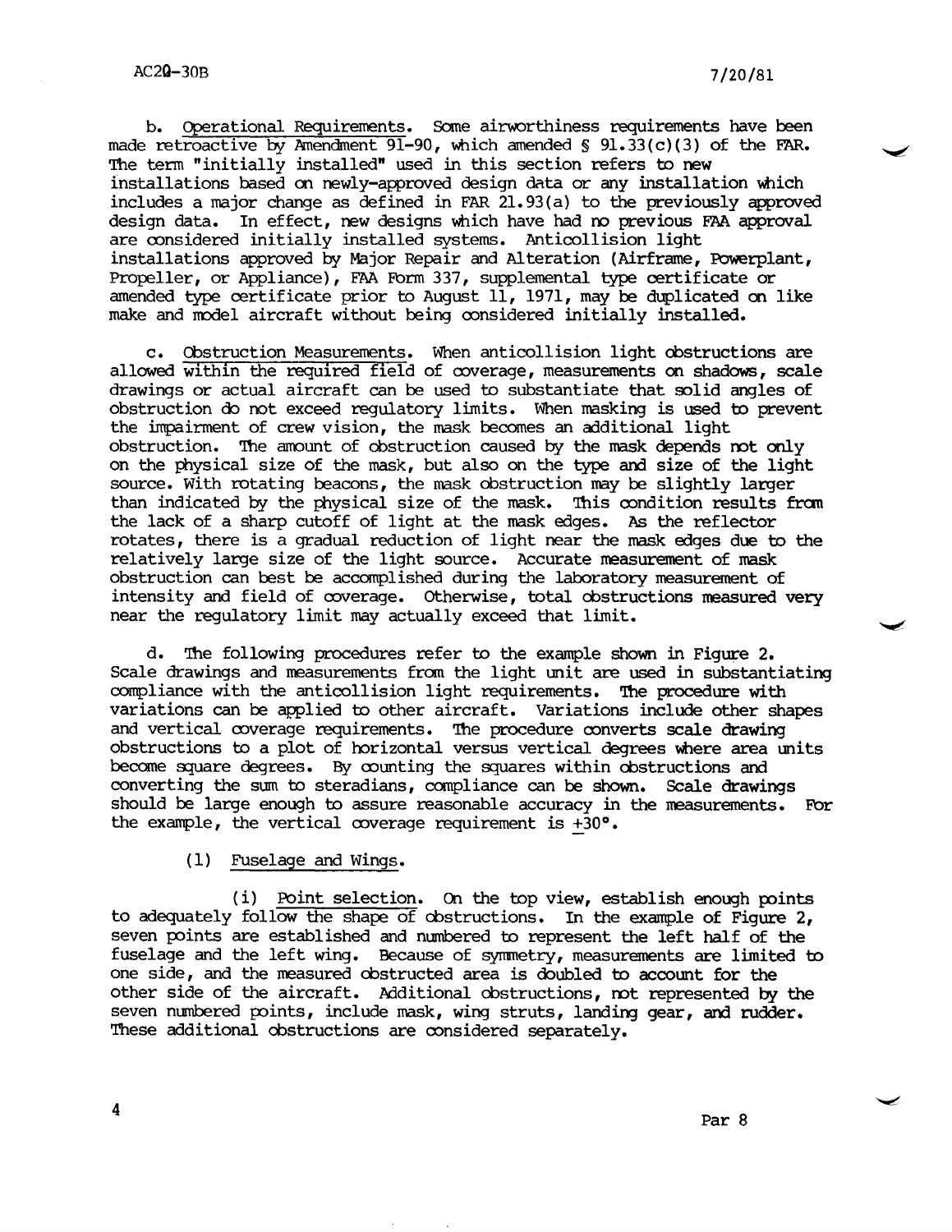7/20/81



 $\bar{\mathbf{v}}$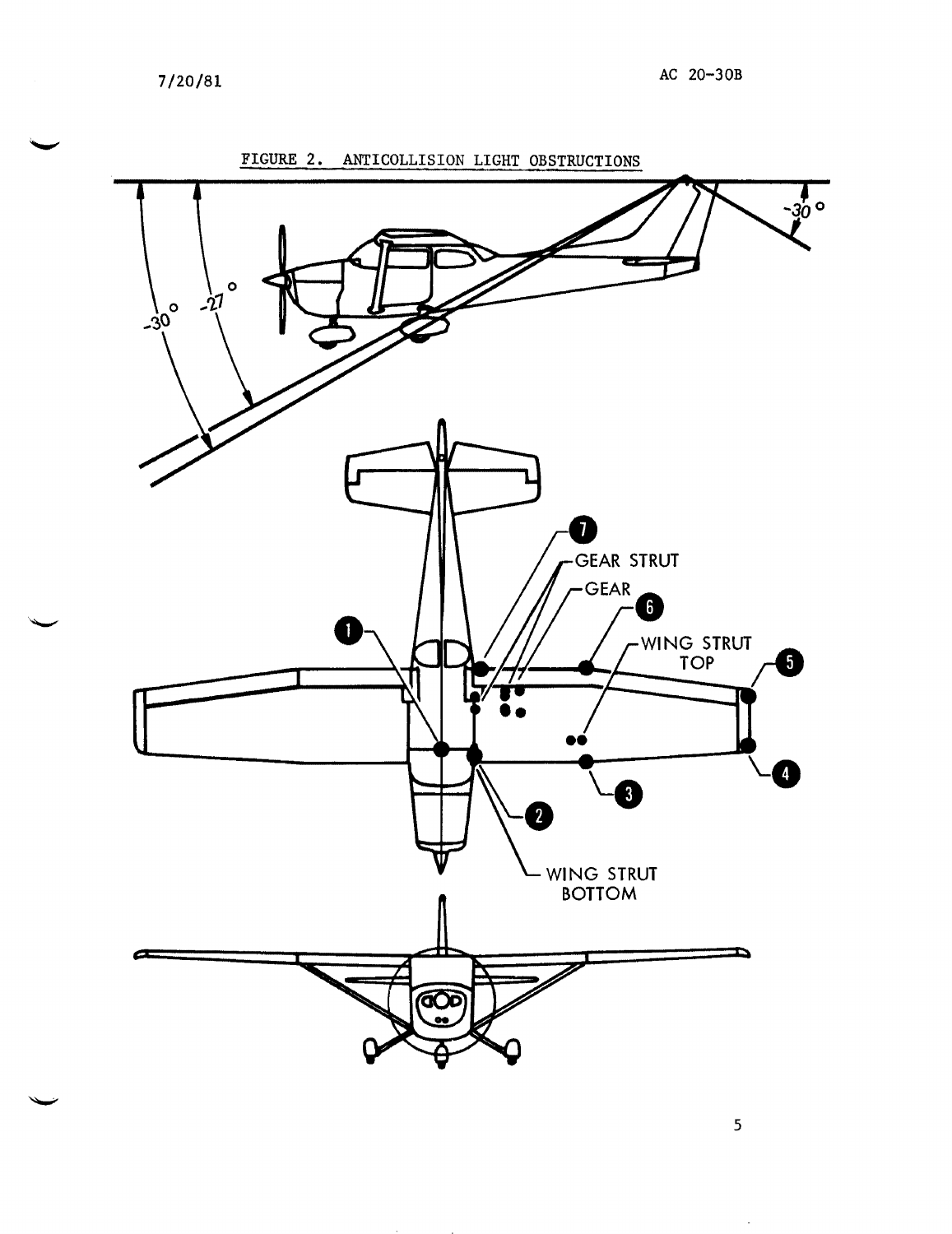⇙



 $\mathbf 6$ 

 $\alpha$  .

 $\sim$   $\sim$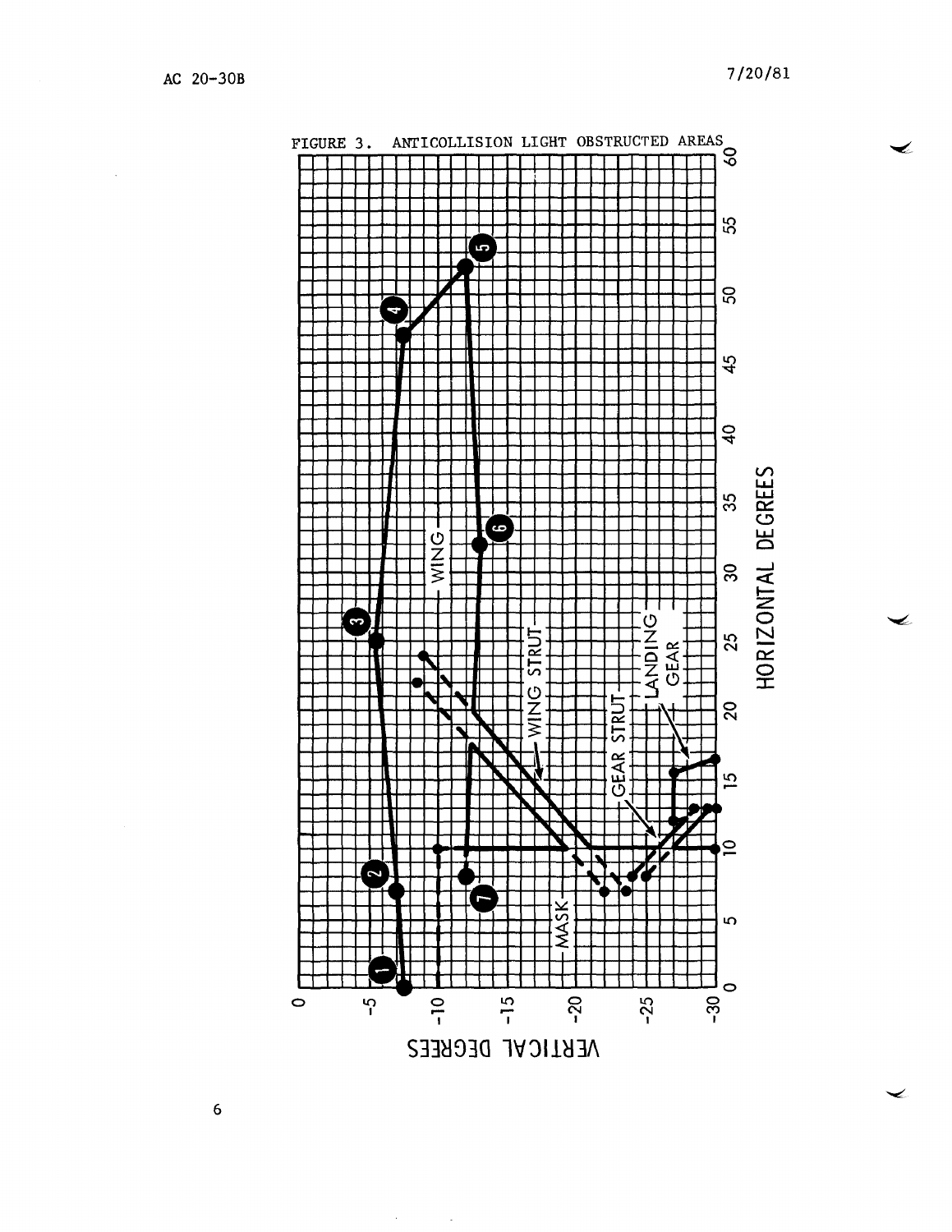(ii) Horizontal angles. On the top view of Figure 2, measure the horizontal angles between the aircraft centerline and lines connecting the anticollision light center to the numbered points.

(iii) Vertical angles. On the side view of Figure 2, measure the vertical angles from the horizontal plane passing through the anticollision light center to lines connecting the light center to the numbered points.

(iv) Tabulation. Tabulate the measured horizontal and vertical angles as shown in Table 1.

> NOTE: In lieu of direct angle measurements, distance measurements may be used to calculate the angles using trigonometry relationships.

(2) Wiryg strut angles. On the top view of Figure 2, establish right and left points for the strut top and fore and aft points for the strut bottom. Horizontal angles for the strut bottom points are approximately equal. Measure the horizontal and vertical angles to the four points and tabulate as shown in Table 1.

(3) Main gear fairing. On the top of Figure 2, establish four points for the main gear fairing obstruction. The rear obstruction limit is the  $-30^{\circ}$ (3) Main gear fairing. On the top of Figure 2, establish four points vertical coverage requirement, and the forward obstruction extends to vertical angles of  $-27^\circ$ . The effect of wheel fairing rounding is slight and is neglected. Measure the horizontal angles to the four points, and tabulate as shown in Table 1.

(4) Main gear strut. On the top view of Figure 2, establish four points for the main gear strut. Measure the horizontal and vertical angles to the four points, and tabulate as shown in Table 1.

 $(5)$  Rudder obstructions. On the side view of Figure 2, rudder obtstructions occur aft of the anticollision light while all other obstructions are forward. Therefore, it is practical to measure rudder obstructions independently. On the side view of Figure  $2$ , the rudder obstructs for 30 vertical degrees. On the top view, the obstruction is 3 horizontal degrees on the left side. The left side rudder obstruction is 90 square degrees; i.e.,  $30^\circ$  x  $3^\circ$  = 90 square degrees.

(6) Calculating obstructions. The graph of Figure 3 shows plotting of the collected data of Table 1 as vertical degrees versus horizontal degrees. Each square is equal to one square degree so that obstructions can be measured by counting squares. Obstruction areas can be counted in zones bounded by vertical lines through the numbered points. Table 2 shows the counts including the rudder obstruction which was measured independent of the graph. Square degrees are converted to steradians by dividing by 3284.

uckhai M. C. Beard

Director of Airworthiness

Par  $8$  7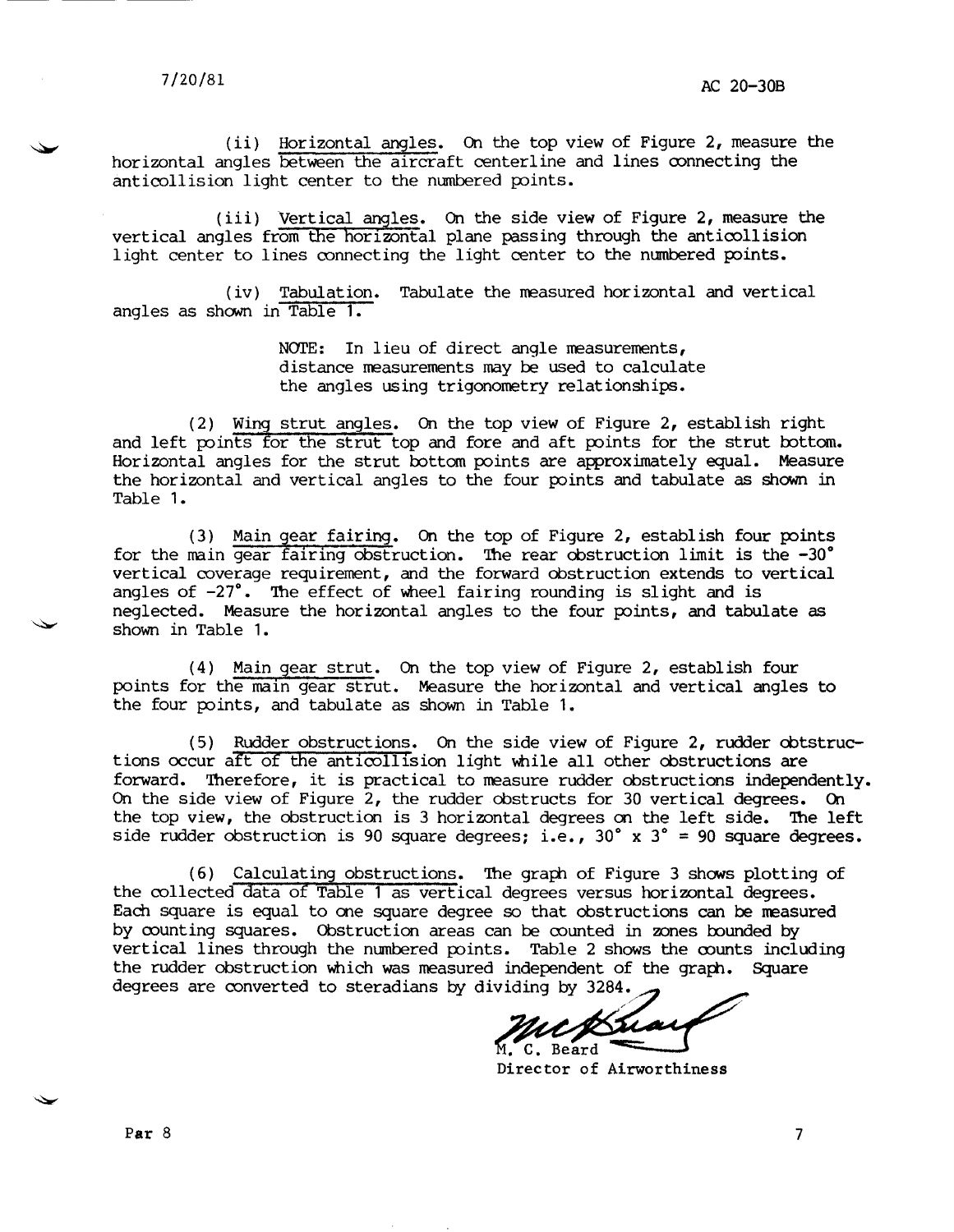$\mathbb{R}^2$ 

**OBSTRUCTION** 

Wing/Fuselage

7/20/81 AC 20-30B Appendix 1

ANGLE

 $-7.0$ °

#### TABLE 1. OBSTRUCTION POINT ANGLES

POINT 1 2 HORIZONTAL VERTICAL<br>ANGLE ANGLE  $0^{\circ}$   $-7.5^{\circ}$ <br>  $7^{\circ}$   $-7.0^{\circ}$ 

|                           |                   | 25°             | $-5.5^{\circ}$  |
|---------------------------|-------------------|-----------------|-----------------|
|                           |                   | 47°             | $-7.5^\circ$    |
|                           | 34567             | 52°             | $-12^{\circ}$   |
|                           |                   | 32°             | $-13^\circ$     |
|                           |                   | $8^{\circ}$     | $-12^{\circ}$   |
| Strut                     | Top Right         | 22°             | $-8.5^{\circ}$  |
|                           | Top Left          | 24°             | $-9.0^{\circ}$  |
|                           | Bottom Upper      | 7°              | $-22^\circ$     |
|                           | Bottom Lower      | 7°              | $-23.5^{\circ}$ |
| Gear                      | Front Right       | 12°             | $-27$ °         |
|                           | Front Left        | $15.5^\circ$    | $-27^\circ$     |
|                           | Rear Right        | 13 <sup>°</sup> | $-30^\circ$     |
|                           | Rear Left         | 16.5°           | $-30^\circ$     |
| Gear Strut                | Top Front         | $8^{\circ}$     | $-24$ °         |
|                           | Top Rear          | $8^{\circ}$     | $-25^\circ$     |
|                           | Bottom Front      | 13 <sup>°</sup> | $-28.5^{\circ}$ |
|                           | Bottom Rear       | 13 <sup>°</sup> | $-29.5°$        |
| Mask                      | Top Centerline    | $0^{\circ}$     | $-10^{\circ}$   |
| (Positioned to            | Top Left          | 10 <sup>°</sup> | $-10^{\circ}$   |
| eliminate                 | Bottom Centerline | $0^{\circ}$     | $-30^\circ$     |
| reflections from<br>prop) | Bottom Left       | 10 <sup>°</sup> | $-30^\circ$     |

 $\sim$   $\star$ 

 $\blacktriangleright$ 

 $\blacktriangleright$ 

 $\rightarrow$ 

1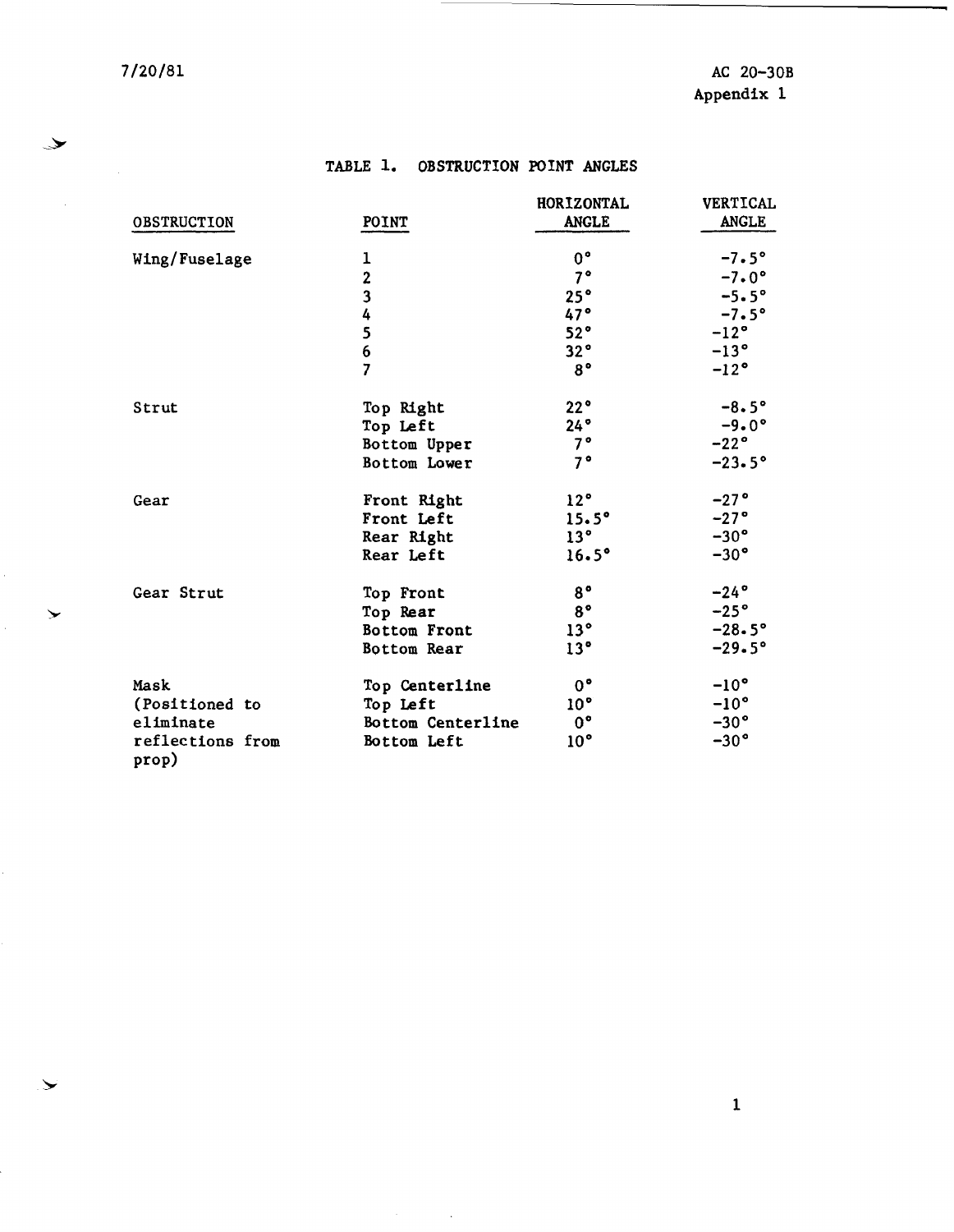$\mathcal{L}_{\text{max}}$ 

 $\sim 10^6$ 

⊿

### TABLE 2. OBSTRUCTION COUNT

| <b>ZONE</b>                                                                          | SQUARE DEGREES          |
|--------------------------------------------------------------------------------------|-------------------------|
| Point 1 to Point 2<br>Point 2 to Point 3<br>Point 3 to Point 4<br>Point 4 to Point 5 | 159<br>198<br>132<br>14 |
| Total Graph<br>Rudder                                                                | 503<br>90               |
| Total Left Side                                                                      | 593                     |
| TOTAL AIRPLANE                                                                       | 1186                    |
| $(1186/3284) = 0.36$<br>Steradians:                                                  |                         |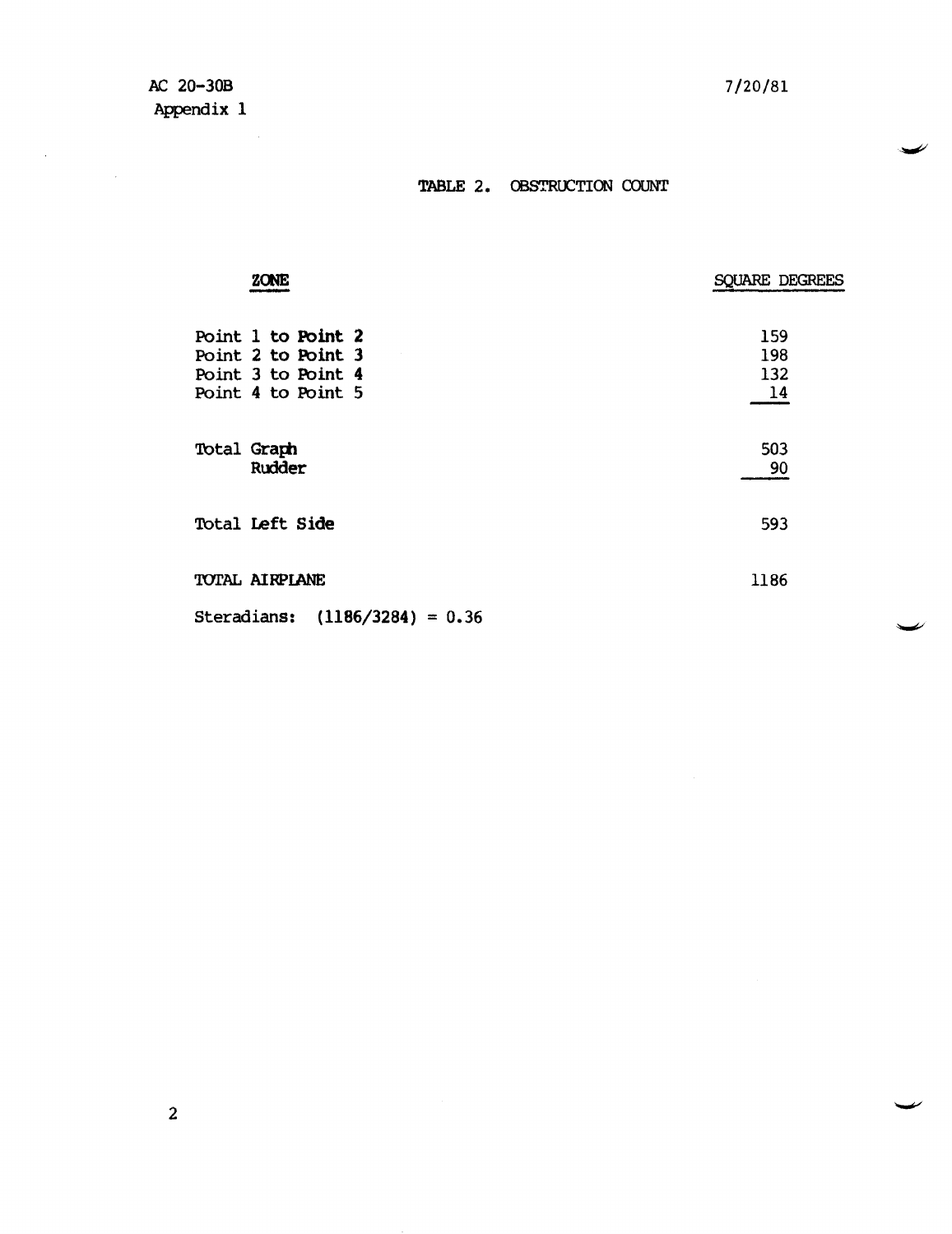# TABLE **3.** FAR 23/CAR 3

 $\sqrt{2}$ 

 $\sqrt{ }$ 

 $\pmb{\omega}$ 

 $\Lambda$ 

|       | APPLICABLE<br><b>AMENDMENTS</b> | <b>INTENSITY</b><br>(CANDLES) | <b>VERTICAL</b><br><b>COVERAGE</b> | COLOR<br>SPECS.                                      | <b>FLASH</b><br><b>RATE</b> | <b>LIGHT</b><br><b>OBSTRUCTION</b> | <b>REMARKS</b>                               |
|-------|---------------------------------|-------------------------------|------------------------------------|------------------------------------------------------|-----------------------------|------------------------------------|----------------------------------------------|
| 1.    | Before 3-1<br>(4/1/57)          |                               |                                    |                                                      |                             |                                    | No Anticollision<br>Light Requirements       |
| 2.    | Thru $3-1$<br>(4/1/57)          | 100                           | $+30$                              | Aviation Red                                         | $40 - 100$<br>Overlap 180   | $0.03$ STER.<br>$0.15$ STER.       | Position of Allowable<br>Obstruction Limited |
| $3 -$ | Thru $3-7$<br>(5/3/62)          | 100                           | $+30$                              | Aviation Red                                         | $40 - 100$<br>Overlap 180   | $0.5$ STER.                        |                                              |
| 4.    | Thru 23-11<br>(8/11/71)         | 400                           | $+30$                              | Aviation Red or 40-100<br>Aviation White Overlap 180 |                             | $0.5$ STER.                        | New Aviation White<br>Limits                 |
| 5.    | Thru 23-20<br>(9/1/77)          | 400                           | $+75$                              | Aviation Red or 40-100<br>Aviation White Overlap 180 |                             | $0.5$ STER.                        |                                              |

NOTE: 91.33(c)(3) of the FAR also applies to anticollision light installations and allows **the**  color to be either aviation red or aviation white.  $\sim$   $\star$ 

4

AC 20-30B<br>Appendix 1

0 ....... N 720/81

 $\bigvee$ 

 $\frac{2}{1}$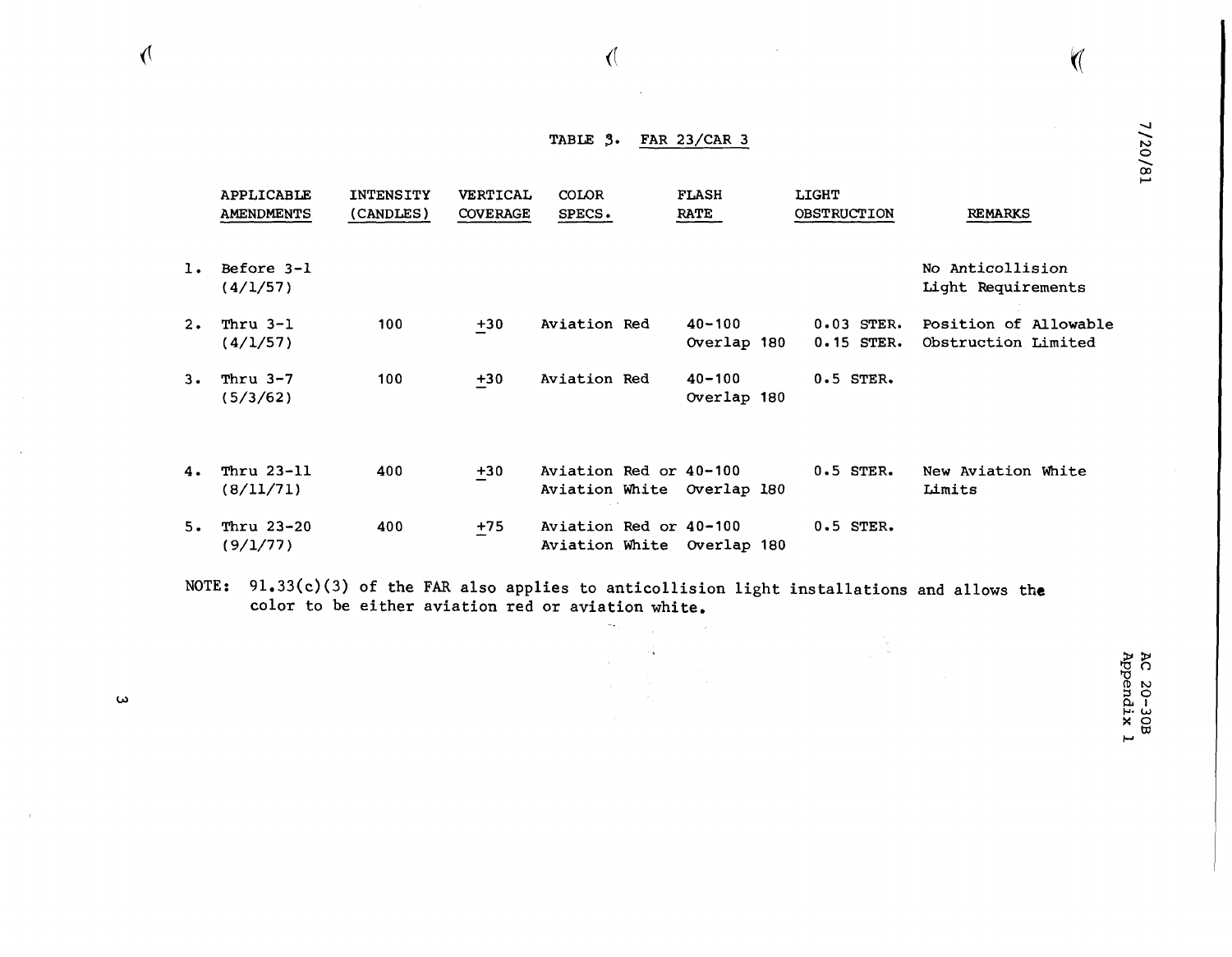|       | APPLICABLE<br><b>AMENDMENTS</b> | <b>INTENSITY</b><br>(CANDLES) | <b>VERTICAL</b><br><b>COVERAGE</b> | COLOR<br>SPECS.         | <b>FLASH</b><br><b>RATE</b> | <b>LIGHT</b><br><b>OBSTRUCTION</b> |              | <b>REMARKS</b>                                                                                                 |         |
|-------|---------------------------------|-------------------------------|------------------------------------|-------------------------|-----------------------------|------------------------------------|--------------|----------------------------------------------------------------------------------------------------------------|---------|
| 1.    | Before 4b-8<br>(5/16/53)        |                               |                                    |                         |                             |                                    |              | No Anticollision<br>Light Requirements                                                                         |         |
| $2 -$ | Thru 4b-8<br>(5/16/53)          |                               |                                    | If Used<br>Aviation Red | If Used<br>$40 - 100$       |                                    |              | If Used, On-Off ratio<br>Not less than 1:75                                                                    |         |
| 3.    | Thru 4b-3<br>(3/13/56)          |                               |                                    | If Used<br>Aviation Red | If Used<br>$40 - 100$       |                                    |              | If Used, On-Off ratio<br>Not less than 1:75<br>If Extra Light<br>Installed, No Flash<br>Rate Limit in Overlaps |         |
| 4.    | Thru 4b-4<br>(4/1/57)           | 100                           | $+30$                              | Aviation Red            | $40 - 100$<br>Overlap 180   | $0.15$ STER.                       | $0.03$ STER. | Position of Allowable<br>Obstruction Limited                                                                   |         |
| 5.    | Thru 25-27<br>(8/11/71)         | 400                           | $+30$                              | Aviation Red or 40-100  | Aviation White Overlap 180  | $0.15$ STER.                       | $0.03$ STER. | New Aviation White<br>Limits                                                                                   | 7/20/81 |
| 6.    | Thru 25-41<br>(9/1/77)          | 400                           | $+75$                              | Aviation Red or 40-100  | Aviation White Overlap 180  | $0.03$ STER.<br>$0.15$ STER.       |              |                                                                                                                |         |
|       |                                 |                               |                                    |                         |                             |                                    |              |                                                                                                                |         |

TABLE 4. FAR 25/CAR 4b

NOTE: 91.33(c)(3) of the FAR also applies to anticollision light installations and allows the color to be either aviation red or aviation white.

Ý

♦

V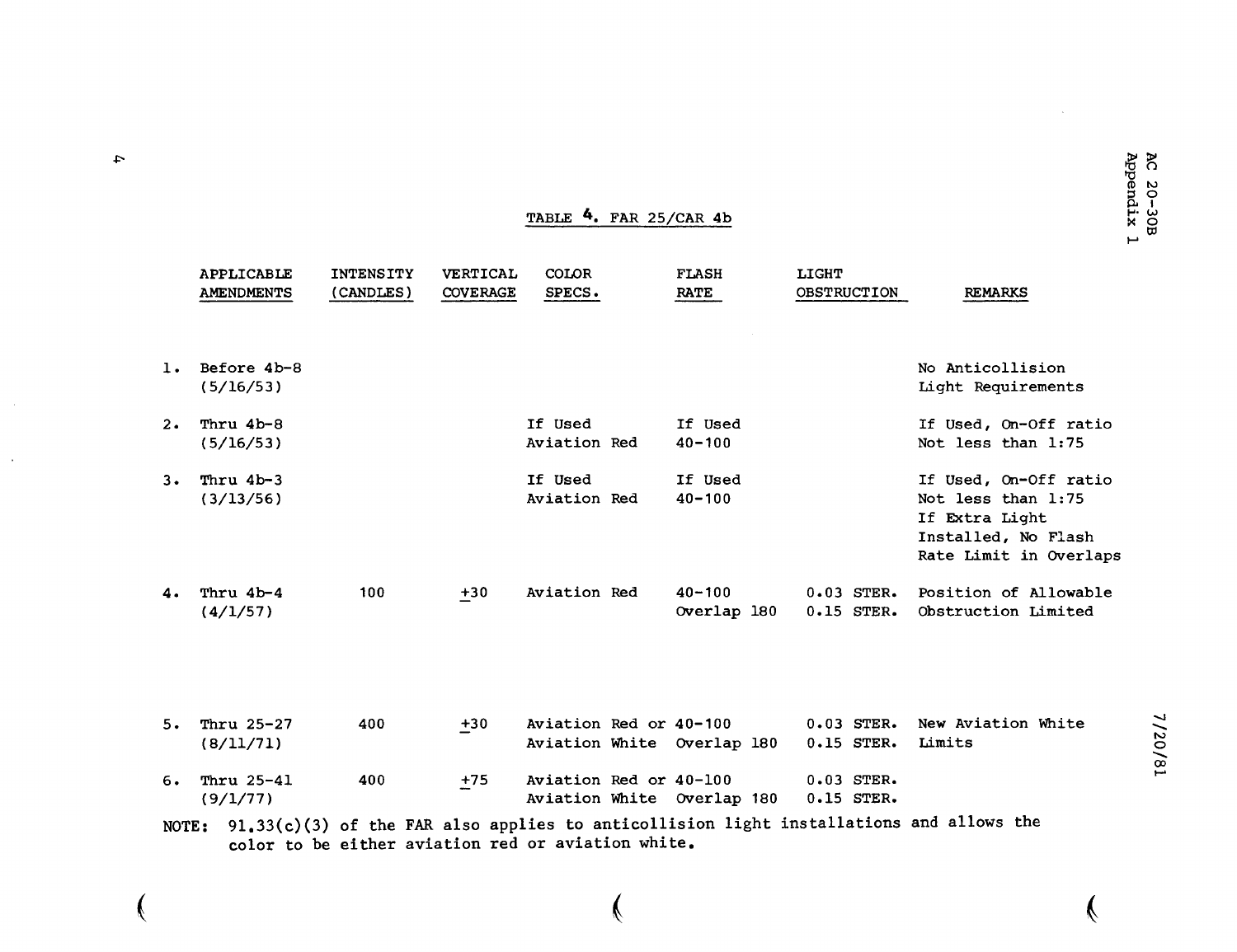#### TABLE 5. FAR 27/CAR 6

 $\overline{\mathcal{L}}$ 

 $\sim$ 

 $\alpha$ 

 $\sim$ 

ιJ

| <b>APPLICABLE</b><br><b>AMENDMENTS</b> | <b>INTENSITY</b><br>(CANDLES) | <b>VERTICAL</b><br><b>COVERAGE</b> | <b>COLOR</b><br><b>SPECS</b> | <b>FLASH</b><br><b>RATE</b> | <b>LIGHT</b><br><b>OBSTRUCTION</b> | <b>REMARKS</b>                             |
|----------------------------------------|-------------------------------|------------------------------------|------------------------------|-----------------------------|------------------------------------|--------------------------------------------|
| 1. Before Part 6<br>(4/1/57)           |                               |                                    |                              |                             |                                    | Anticollision<br>No.<br>Light Requirements |
| $2.$ Thru $6-1$<br>(4/1/57)            | 100                           | $+30$                              | Aviation Red                 | $40 - 100$<br>Overlaps 180  | $0.03$ STER.                       |                                            |
| $3.$ Thru $6-5$<br>(5/3/62)            | 100                           | $+30$                              | Aviation Red                 | $40 - 100$<br>Overlaps 180  | $0.05$ STER.                       |                                            |
| 4. Thru $27-6$<br>(8/11/71)            | 400                           | $+30$                              | Aviation Red or 40-100       | Aviation White Overlaps 180 | $0.5$ STER                         | New Aviation White<br>Limits               |
| $5.$ Thru $27-10$<br>(2/5/76)          | 150                           | $+30$                              | Aviation Red                 | $40 - 100$<br>Overlaps 180  | $0.5$ STER.                        | Aviation White not<br>acceptable           |

NOTE:  $91.33(c)(3)$  of the FAR also applies to anticolision light installations and allows the color to be either aviation red or aviation white.

AC 20-30B<br>Appendix 1